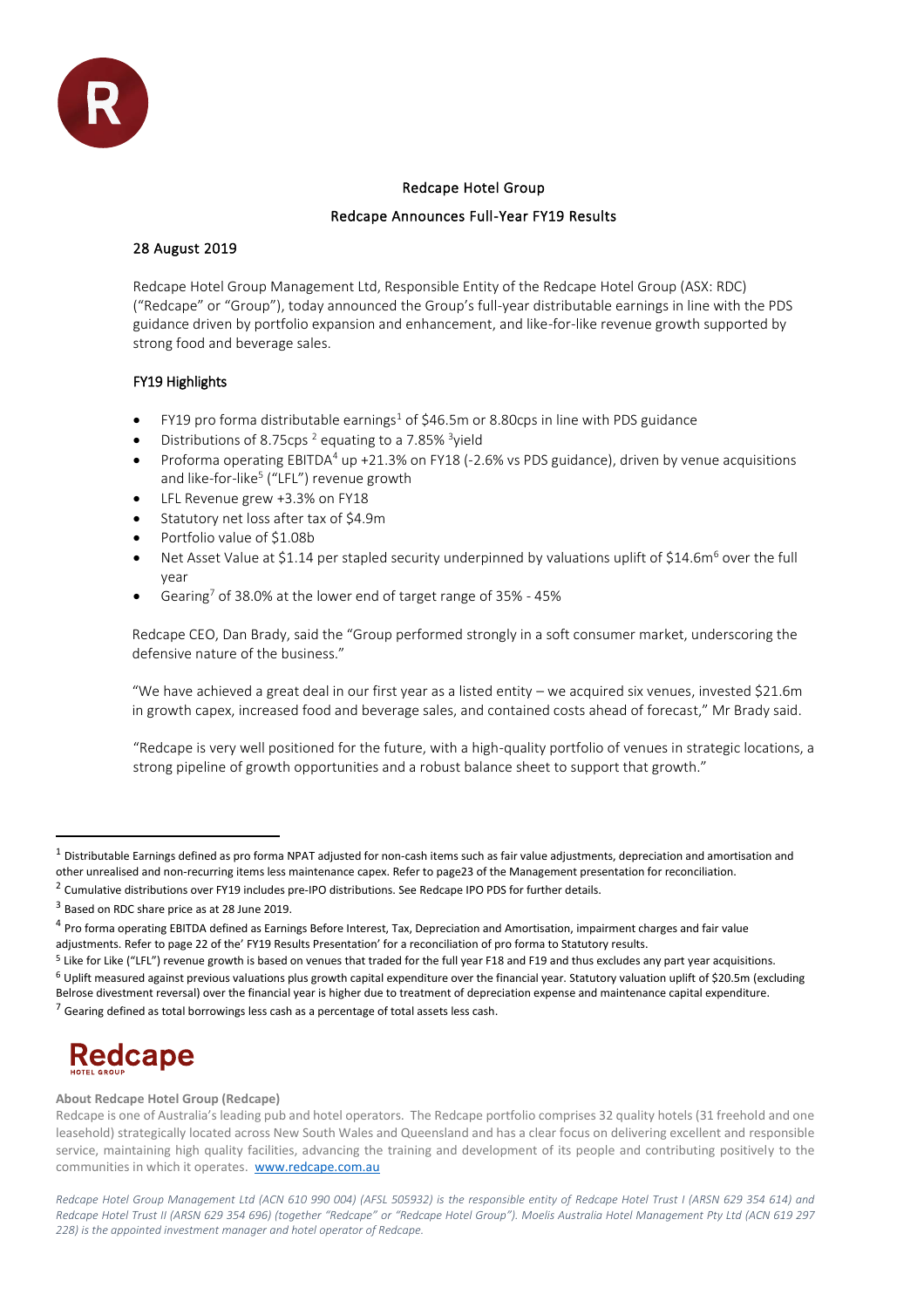

Redcape paid distributions of 8.75cps for the year consistent with PDS guidance. Distributable earnings for the year came in at 8.80cps in line with the PDS forecast range of 8.80-9.00cps.

Trust manager, Moelis Australia Hotel Management Pty Ltd (MAHM), waived \$1.5m of hotel operating fee to support Redcape during the period, demonstrating an alignment of long-term interest to Securityholders.

# Operating Performance

Redcape is a highly cash generative business with operating cash flows in FY19 of \$36.0m.

Total revenue for the year increased +17.4% and pro forma operating EBITDA increased +21.3% over the prior corresponding period underpinned by the acquisition of six venues and solid like for like revenue growth.

This growth was achieved despite a small number of the initial acquisitions taking longer than expected to integrate into the portfolio.

Cost savings offset downward pressure on gaming margin as a result of increased player win rates.

Redcape's existing portfolio performed well on a like for like basis achieving +3.3% revenue growth, demonstrating the strength and defensive characteristic of the business.

This strong operating result was attained against the backdrop of variable trading conditions across the FY19 period predominately due to macro-economic factors leading to weaker consumer sentiment.

# Property Portfolio

Redcape acquired six venues over the period and invested \$21.6m in growth capex, including major refurbishments of the Leumeah Hotel, Eastwood Hotel and Cabramatta Hotel. Both measures have enhanced the quality of the portfolio, diversifying earnings and laying a strong platform to drive future earnings growth.

Consistent with the strategy of portfolio optimisation through recycling capital into higher-growth opportunities, Redcape divested the Belrose Hotel in Sydney's Northern Beaches during the period at a \$1.0m premium to book value.

Of the 32<sup>8</sup> venues, 31 are Freehold Going Concern assets which provide refurbishment growth opportunities, a valuable land bank and the flexibility to consider alternative use developments on underutilised sites to augment the hotels' underlying profitability and unlock latent land value.

# **Redcape**

#### **About Redcape Hotel Group (Redcape)**

Redcape is one of Australia's leading pub and hotel operators. The Redcape portfolio comprises 32 quality hotels (31 freehold and one leasehold) strategically located across New South Wales and Queensland and has a clear focus on delivering excellent and responsible service, maintaining high quality facilities, advancing the training and development of its people and contributing positively to the communities in which it operates. [www.redcape.com.au](http://www.redcape.com.au/)

*Redcape Hotel Group Management Ltd (ACN 610 990 004) (AFSL 505932) is the responsible entity of Redcape Hotel Trust I (ARSN 629 354 614) and Redcape Hotel Trust II (ARSN 629 354 696) (together "Redcape" or "Redcape Hotel Group"). Moelis Australia Hotel Management Pty Ltd (ACN 619 297 228) is the appointed investment manager and hotel operator of Redcape.*

<sup>&</sup>lt;sup>8</sup> Excludes the post reporting period exchange of contracts to acquire the Eden Brewhouse, Redbank Plains.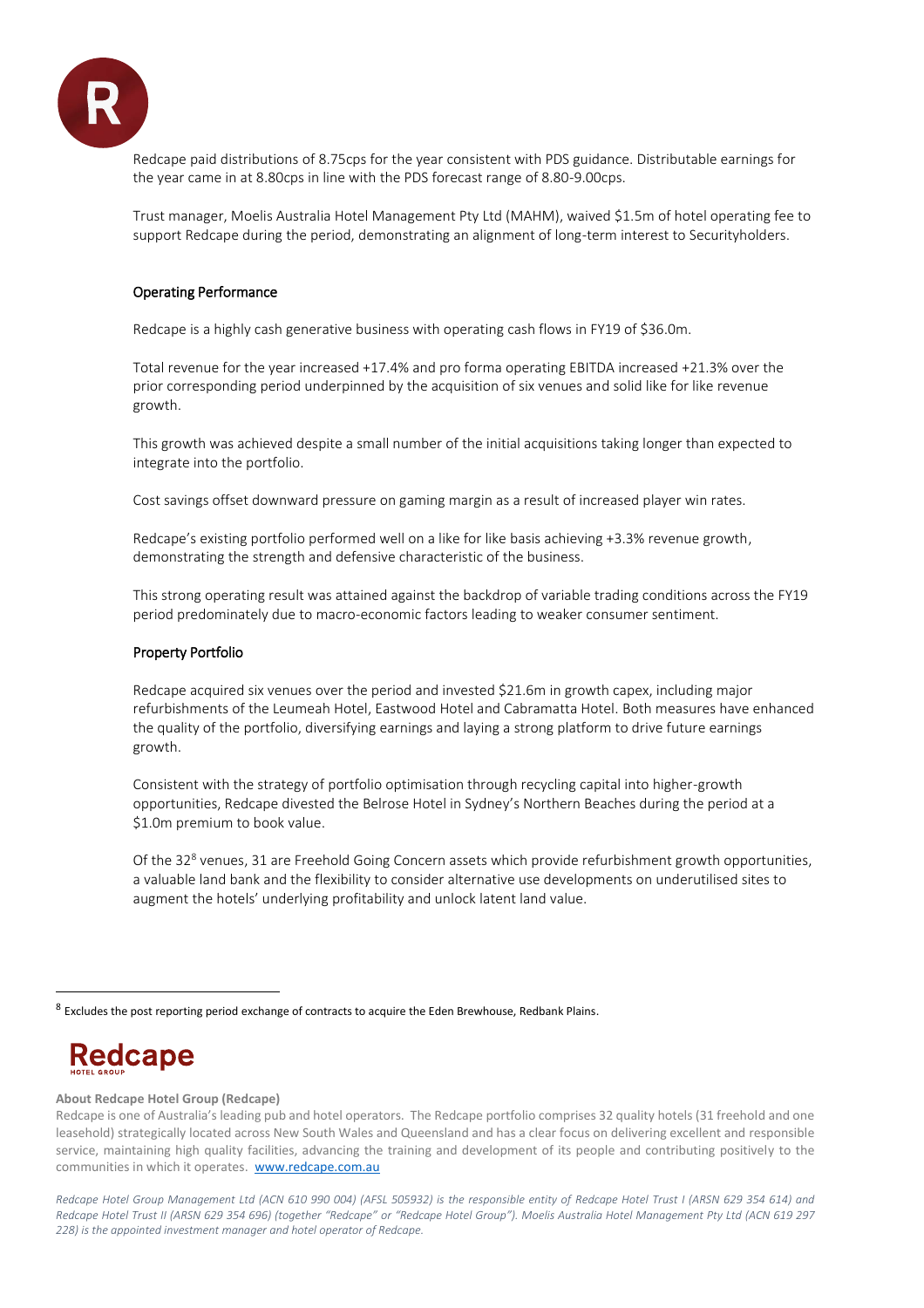

A combination of independent and Director's valuations were completed during the period resulting in a net uplift of \$14.6m<sup>9</sup> to the portfolio.

Post the end of the financial year, Redcape exchanged contracts to acquire the Eden Brewhouse Redbank Plains Queensland as part of the ongoing portfolio optimisation program.

## Capital Management

Post the reporting period, the Group successfully refinanced a  $$503m^{10}$  debt facility with enhanced terms, an extension of tenor to a weighted average of four years, and an expanded lender group with four financiers now in place versus three previously.

As a result of closing out the existing hedge program and the refinance, we expect the all-in interest costs to improve ~100 bps from September 2019.

Redcape's balance sheet has been strengthened by the increase in property asset values, which predominantly reflects our investment in refurbishments and uplift in valuations.

As at 30 June 2019, gearing stood at 38.0%<sup>11</sup> which is at the lower end of our target band of 35%-45% and interest coverage ratio stood at 3.95 times $^{12}$ .

#### **Outlook**

Commenting on the outlook, Mr Brady said: "We are confident in Redcape's ability to deliver solid earnings growth. We have a defensive operating business in a sector with high regulatory and capital investment barriers to entry which enables the business to have strong cashflows and revenue growth."

"Our portfolio is difficult to replicate, comprising of strategically located, high-quality assets, many of which are on sites we own and are underutilised, providing an opportunity to unlock value through alternate land use."

Redcape expects FY20 distributable earnings to be greater than 9.0cps<sup>13</sup>. Distributions are expected to be maintained at 8.75cps, equating to a 7.85%<sup>14</sup> yield. The pay-out ratio is to be consistent at 90- 100% of distributable earnings. Like-for-like revenue growth is expected to track above CPI.

# **Redcape**

#### **About Redcape Hotel Group (Redcape)**

 $9$  Uplift measured against previous valuations plus growth capital expenditure over the financial year. Statutory valuation uplift of \$20.5m (excluding Belrose divestment reversal) over the financial year is higher due to treatment of depreciation expense and maintenance capital expenditure. 10 Includes \$3.0m ancillary facility.

 $11$  Gearing defined as total borrowings less cash as a percentage of total assets less cash.

<sup>&</sup>lt;sup>12</sup> Interest Cover Ratio calculated as Operating EBITDA/Net finance costs, less amortisation of borrowing costs (on a 12-month rolling basis).

 $13$  Subject to no material change in economic conditions, no change to management fee construct and/or portfolio numbers.

<sup>14</sup> Based on RDC share price as at 28 June 2019.

Redcape is one of Australia's leading pub and hotel operators. The Redcape portfolio comprises 32 quality hotels (31 freehold and one leasehold) strategically located across New South Wales and Queensland and has a clear focus on delivering excellent and responsible service, maintaining high quality facilities, advancing the training and development of its people and contributing positively to the communities in which it operates. [www.redcape.com.au](http://www.redcape.com.au/)

*Redcape Hotel Group Management Ltd (ACN 610 990 004) (AFSL 505932) is the responsible entity of Redcape Hotel Trust I (ARSN 629 354 614) and Redcape Hotel Trust II (ARSN 629 354 696) (together "Redcape" or "Redcape Hotel Group"). Moelis Australia Hotel Management Pty Ltd (ACN 619 297 228) is the appointed investment manager and hotel operator of Redcape.*